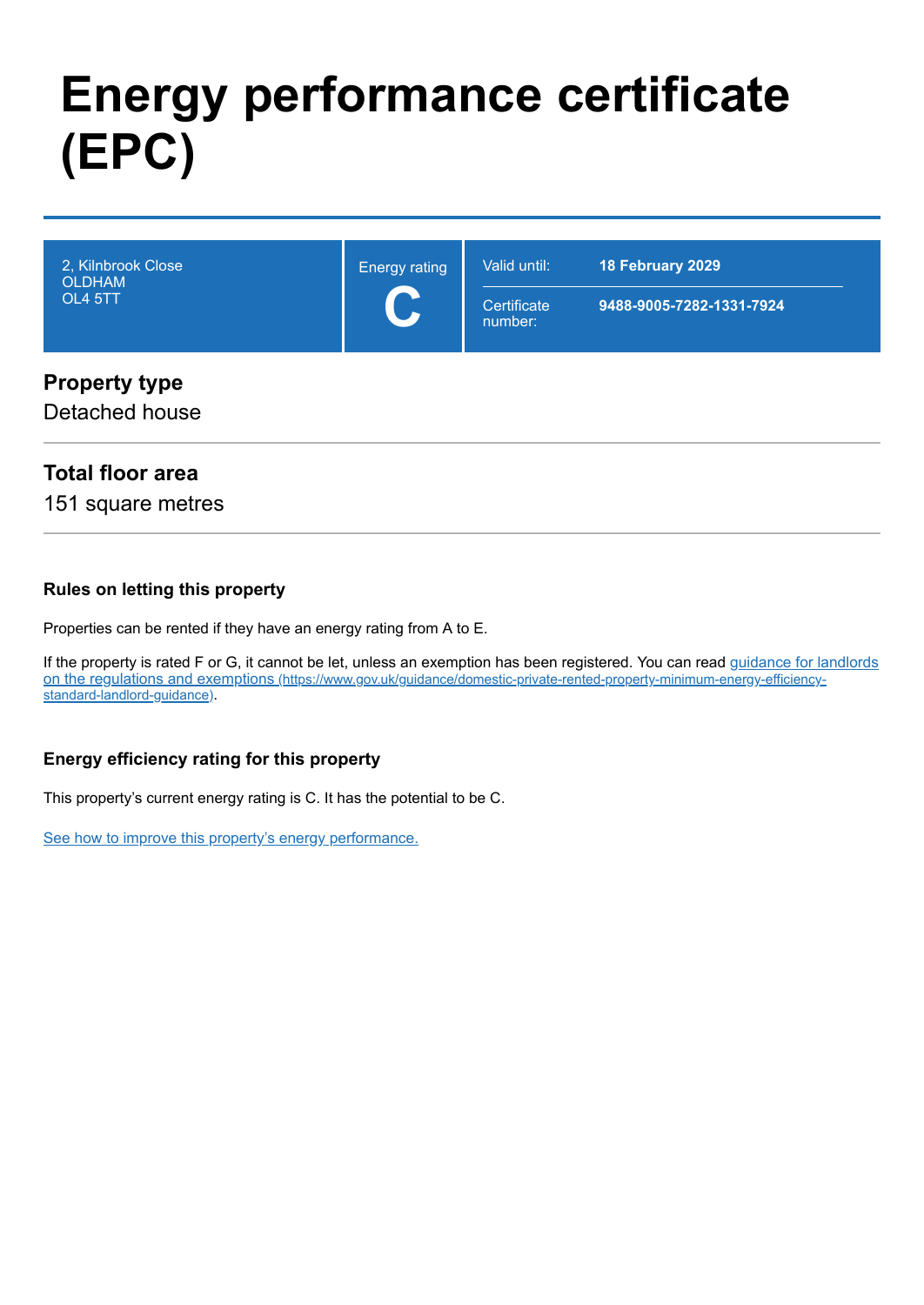| <b>Score</b> | <b>Energy rating</b> | <b>Current</b> | <b>Potential</b> |
|--------------|----------------------|----------------|------------------|
| $92 +$       |                      |                |                  |
| 81-91        | В                    |                |                  |
| 69-80        | C                    | 73   C         | 80   C           |
| 55-68        |                      |                |                  |
| 39-54        | Е                    |                |                  |
| $21 - 38$    | F                    |                |                  |
| $1 - 20$     | Q                    |                |                  |

The graph shows this property's current and potential energy efficiency.

Properties are given a rating from A (most efficient) to G (least efficient).

Properties are also given a score. The higher the number the lower your fuel bills are likely to be.

For properties in England and Wales:

- the average energy rating is D
- the average energy score is 60

#### **Breakdown of property's energy performance**

This section shows the energy performance for features of this property. The assessment does not consider the condition of a feature and how well it is working.

Each feature is assessed as one of the following:

- very good (most efficient)
- good
- average
- poor
- very poor (least efficient)

When the description says "assumed", it means that the feature could not be inspected and an assumption has been made based on the property's age and type.

| Feature | <b>Description</b>              | Rating  |
|---------|---------------------------------|---------|
| Wall    | Cavity wall, filled cavity      | Good    |
| Roof    | Pitched, 270 mm loft insulation | Good    |
| Window  | Fully double glazed             | Average |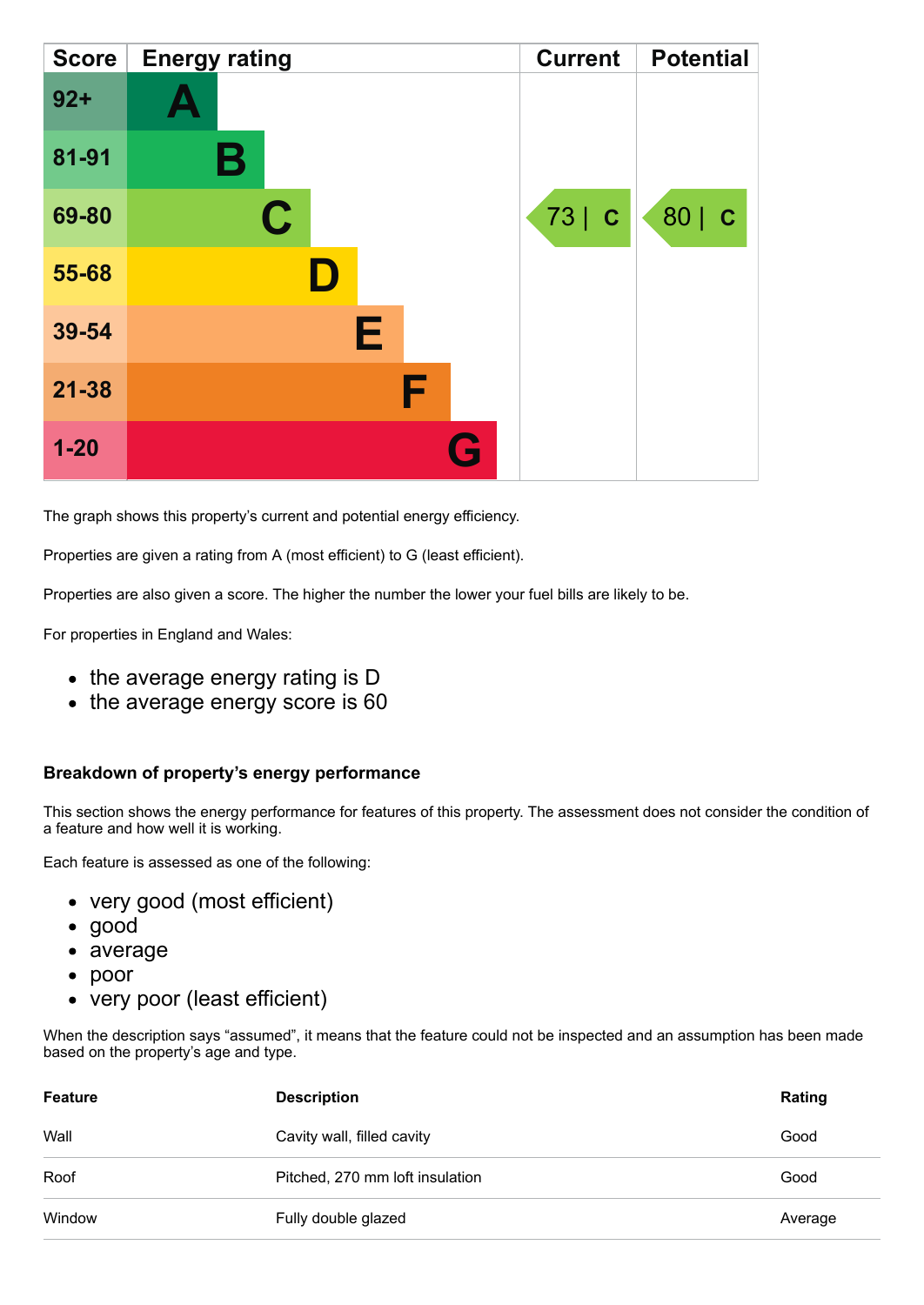| <b>Feature</b>       | <b>Description</b>                              | Rating    |
|----------------------|-------------------------------------------------|-----------|
| Main heating         | Boiler and radiators, mains gas                 | Good      |
| Main heating control | Programmer, room thermostat and TRVs            | Good      |
| Hot water            | From main system                                | Good      |
| Lighting             | Low energy lighting in 96% of fixed outlets     | Very good |
| Floor                | Solid, limited insulation (assumed)             | N/A       |
| Floor                | To unheated space, limited insulation (assumed) | N/A       |
| Secondary heating    | Room heaters, mains gas                         | N/A       |

# **Primary energy use**

The primary energy use for this property per year is 184 kilowatt hours per square metre (kWh/m2).

What is primary energy use?

#### **Environmental impact of this property**

One of the biggest contributors to climate change is carbon dioxide (CO2). The energy used for heating, lighting and power in our homes produces over a quarter of the UK's CO2 emissions.

## **An average household produces**

6 tonnes of CO2

## **This property produces**

## **This property's potential production**

By making the [recommended changes,](#page-3-0) you could reduce this property's CO2 emissions by 0.8 tonnes per year. This will help to protect the environment.

Environmental impact ratings are based on assumptions about average occupancy and energy use. They may not reflect how energy is consumed by the people living at the property.

4.9 tonnes of CO2

4.1 tonnes of CO2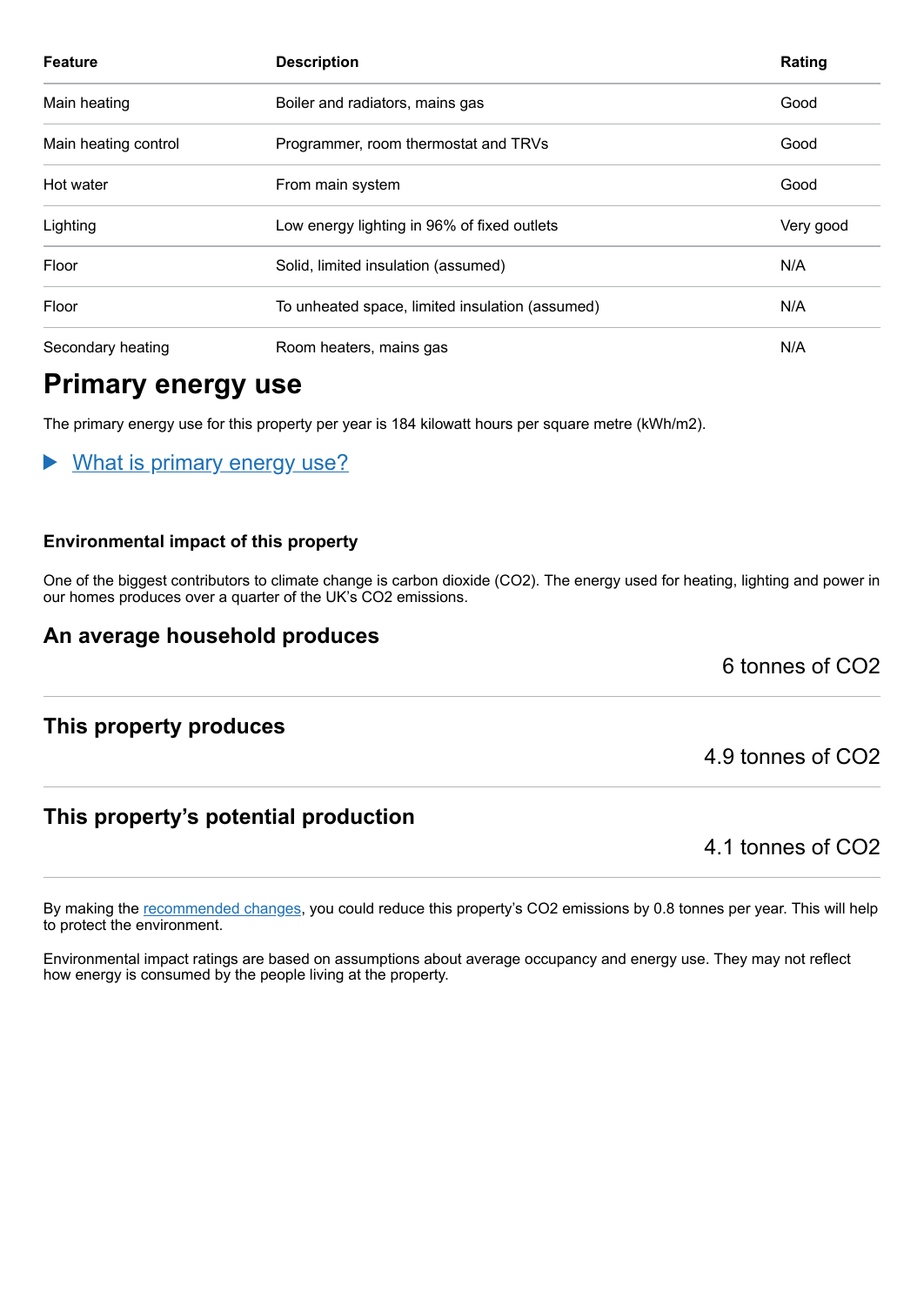#### <span id="page-3-0"></span>**How to improve this property's energy performance**

Making any of the recommended changes will improve this property's energy efficiency.

If you make all of the recommended changes, this will improve the property's energy rating and score from C (73) to C (80).

What is an energy rating?

# **Recommendation 1: Solar photovoltaic panels, 2.5 kWp**

Solar photovoltaic panels

**Typical installation cost**

## **Typical yearly saving**

**Potential rating after carrying out recommendation 1**

# **Paying for energy improvements**

[Find energy grants and ways to save energy in your home.](https://www.gov.uk/improve-energy-efficiency) (https://www.gov.uk/improve-energy-efficiency)

#### **Estimated energy use and potential savings**

## **Estimated yearly energy cost for this property**

**Potential saving**

The estimated cost shows how much the average household would spend in this property for heating, lighting and hot water. It is not based on how energy is used by the people living at the property.

The estimated saving is based on making all of the recommendations in [how to improve this property's energy performance.](#page-3-0)

For advice on how to reduce your energy bills visit Simple Energy Advice [\(https://www.simpleenergyadvice.org.uk/\)](https://www.simpleenergyadvice.org.uk/).

# **Heating use in this property**

Heating a property usually makes up the majority of energy costs.

## **Estimated energy used to heat this property**



£1030

£270

80 | C

£0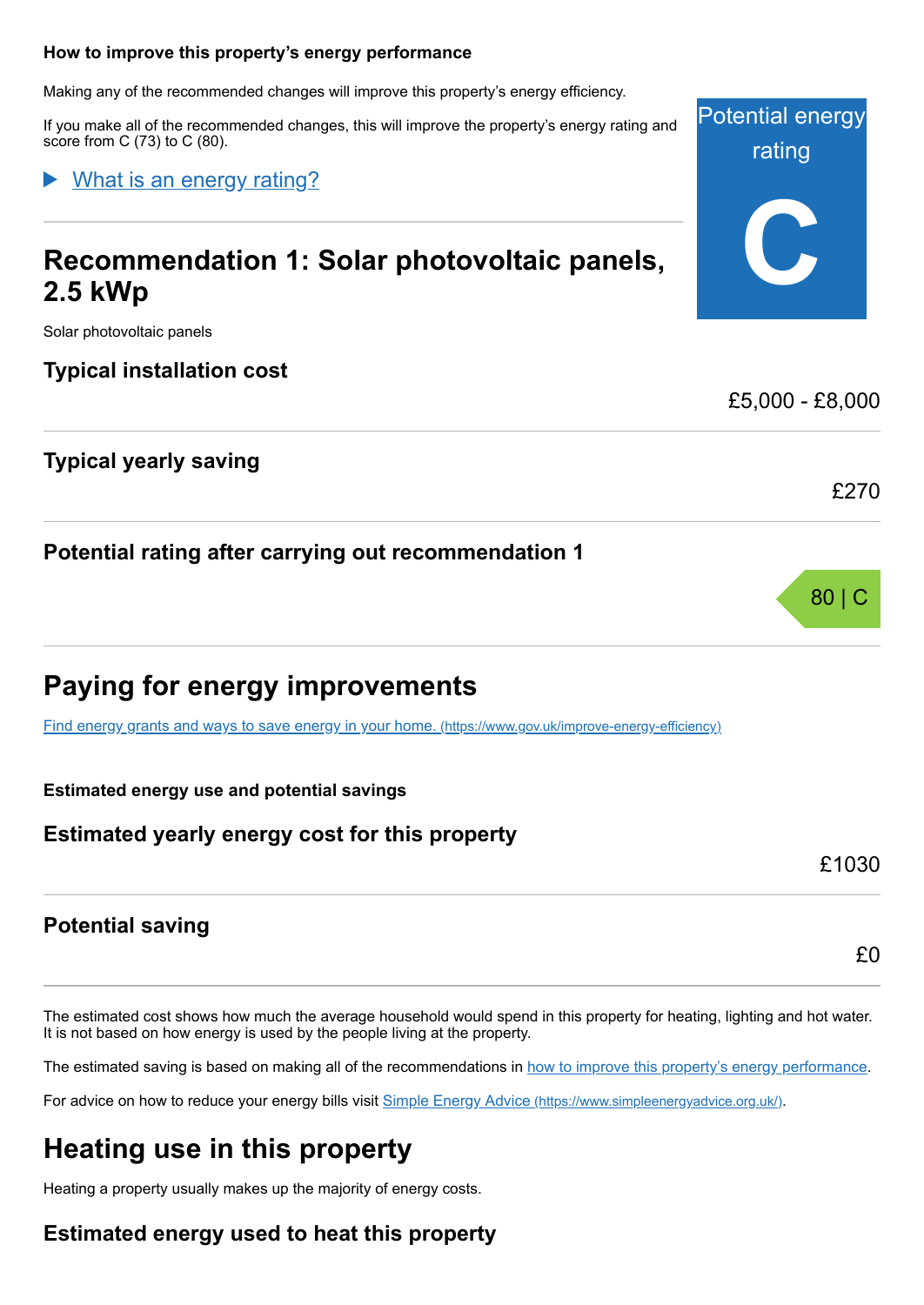## **Water heating**

2320 kWh per year

# **Potential energy savings by installing insulation**

The assessor did not find any opportunities to save energy by installing insulation in this property.

You might be able to receive Renewable Heat Incentive payments [\(https://www.gov.uk/domestic-renewable-heat-incentive\)](https://www.gov.uk/domestic-renewable-heat-incentive). This will help to reduce carbon emissions by replacing your existing heating system with one that generates renewable heat. The estimated energy required for space and water heating will form the basis of the payments.

#### **Contacting the assessor and accreditation scheme**

This EPC was created by a qualified energy assessor.

If you are unhappy about your property's energy assessment or certificate, you can complain to the assessor directly.

If you are still unhappy after contacting the assessor, you should contact the assessor's accreditation scheme.

Accreditation schemes are appointed by the government to ensure that assessors are qualified to carry out EPC assessments.

# **Assessor contact details**

#### **Assessor's name**

Kevin Shackleton

#### **Telephone**

0161 925 3245

#### **Email**

[info@searchandsurvey.net](mailto:info@searchandsurvey.net)

# **Accreditation scheme contact details**

**Accreditation scheme** Elmhurst Energy Systems Ltd

## **Assessor ID**

EES/019135

## **Telephone**

01455 883 250